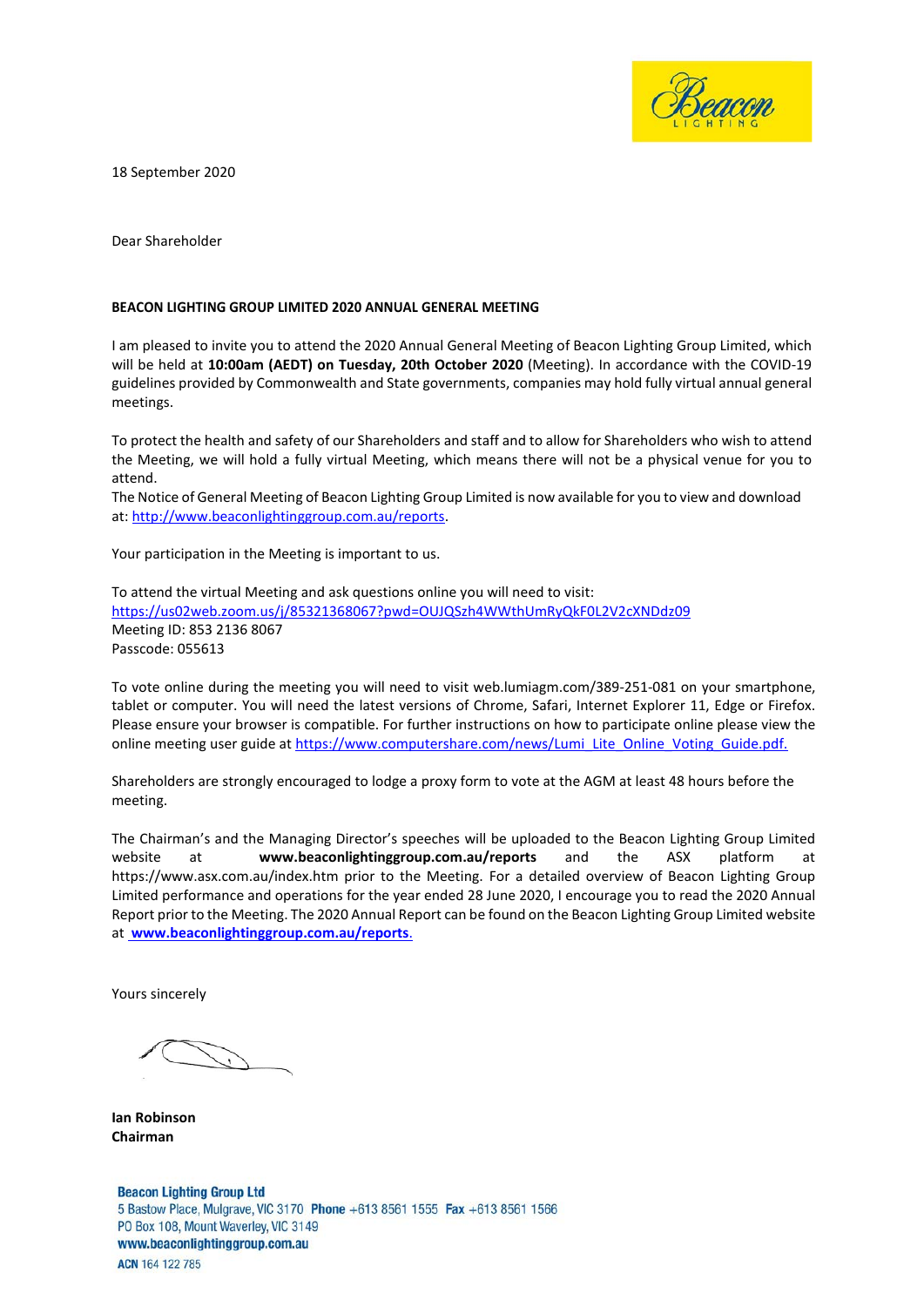

# **BEACON LIGHTING GROUP LIMITED**

# **NOTICE OF 2020 ANNUAL GENERAL MEETING**

The Annual General Meeting of Beacon Lighting Group Limited will be held virtually on **Tuesday 20th October 2020** at **10.00am (AEDT).**

In the interests of public health and safety as a result of COVID-19 and in accordance with recent modifications to the Corporations Act 2001 and the Corporations Regulations 2001 under the Corporations (Coronavirus Economic Response) Determination (no.1) 2020, the Annual General Meeting will be held entirely virtually and there will be no physical venue for Shareholders to attend. Shareholders may participate in the Meeting online at:<https://us02web.zoom.us/j/85321368067?pwd=OUJQSzh4WWthUmRyQkF0L2V2cXNDdz09> Meeting ID: 853 2136 8067 Passcode: 055613

The following items of business will be considered:

#### **Financial Statements**

To receive and consider the Financial Statements, the Directors' Report and the Auditor's Report for the year ended 28 June 2020.

#### **Resolution 1: Re-election of Ian Robinson**

To consider and, if thought fit, pass the following resolution as an ordinary resolution:

"That Ian Robinson be re-elected as a Director."

#### **Resolution 2: Adoption of Remuneration Report (non-binding resolution)**

To consider and, if thought fit, pass the following resolution as an ordinary resolution:

"That the Remuneration Report for the year ended 28 June 2020, being part of the Directors' Report, be adopted."

#### **Resolution 3: Glen Robinson Performance Rights Issue**

To consider and, if thought fit, pass the following resolution as an ordinary resolution:

"That for the purposes of ASX Listing Rule 10.14 and for all other purposes, shareholders approve the issue of 99,074 Performance Rights to Mr Glen Robinson on the terms set out in the Explanatory Statement."

By order of the Board

Eutel

Tracey Hutchinson Company Secretary

18 September 2020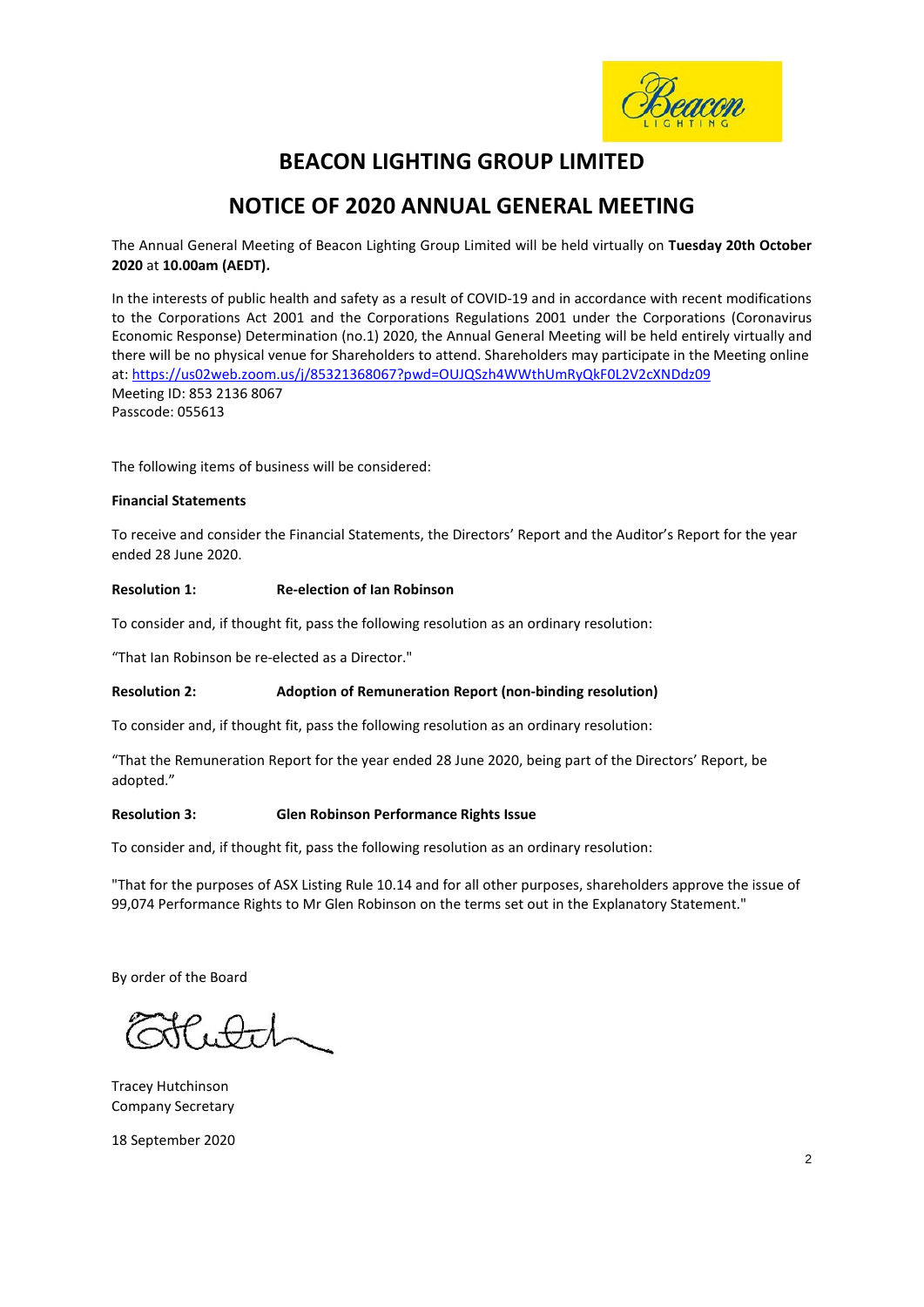

#### **Notes**:

Capitalised terms have the same meanings in this Notice of Meeting as in the Explanatory Statement accompanying this Notice of Meeting. These Notes should be read together with and form part of the Notice of Meeting.

#### **Determination of entitlement to attend and vote**

In accordance with section  $1074E(2)(g)(i)$  of the Corporations Act and regulation 7.11.37 of the Corporations Regulations, the Company has determined that for the purposes of the meeting all Shares will be taken to be held by the registered holders at 7.00pm (AEDT) on 18 October 2020. Accordingly, share transfers registered after that time will be disregarded in determining entitlements to attend and vote at the meeting.

#### **Proxies**

Even though the Meeting is being held entirely online, you may still participate by lodging a proxy vote prior to the Meeting.

If you are a Shareholder entitled to attend and vote, you are entitled to appoint one or two proxies. Where two proxies are appointed, you may specify the number or proportion of votes that each may exercise, failing which each may exercise half of the votes. A proxy need not be a Shareholder. If you want to appoint one proxy, you can use the form provided. If you want to appoint two proxies, please follow the instructions on the proxy form.

If you sign and return a proxy form and do not nominate a person to act as your proxy, the Chair will be appointed as your proxy by default.

#### **Appointment of the Chair or other Key Management Personnel as your proxy**

Due to the voting exclusions and requirements referred to in the Notice of Meeting and the Explanatory Statement, if you intend to appoint any Director or Key Management Personnel or their Closely Related Parties, other than the Chair, as your proxy, you should direct your proxy how to vote on the Resolution dealing with the adoption of the Remuneration Report by marking either "For", "Against" or "Abstain" on the proxy form for the relevant item of business. If you do not direct such a proxy how to vote on that Resolution they will not be able to vote an undirected proxy and your vote will not be counted. This does not apply to the Chair, who is able to vote undirected proxies.

#### **The Chair intends to vote any undirected proxy in favour of all Resolutions**

You should note that if you appoint the Chair as your proxy, or the Chair is appointed your proxy by default, you will be taken to authorise the Chair to exercise the proxy even if the Resolution is connected directly or indirectly with the remuneration of a member of the Key Management Personnel.

If you wish, you can appoint the Chair as your proxy and direct the Chair to cast your votes contrary to the above stated voting intention or to abstain from voting on a Resolution. Simply mark your voting directions on the proxy form before you return it.

#### **How to lodge a proxy**

Shareholders are encouraged to lodge proxy forms online at: [www.investorvote.com.au.](http://www.investorvote.com.au/)

Alternatively, you may lodge a proxy by following the instructions set out on the proxy form accompanying this Notice of Meeting.

Proxy forms may be delivered by mail or by fax to the Share Registry's office as follows: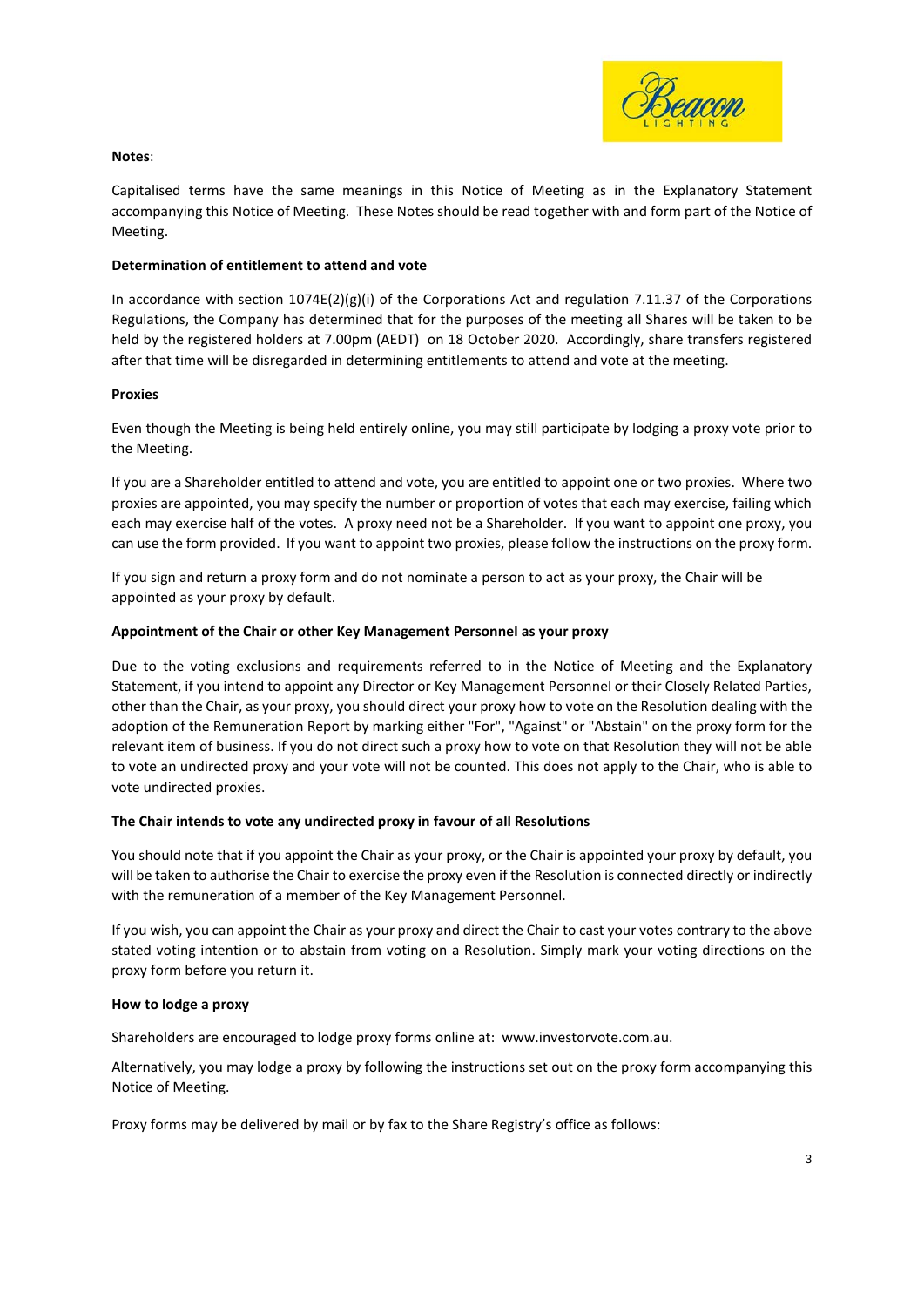

| By mail: | Computershare Investor Services Pty Limited      |  |  |
|----------|--------------------------------------------------|--|--|
|          | GPO Box 242 Melbourne, Victoria, 3001, Australia |  |  |
| By fax   | 1800 783 447 (within Australia)                  |  |  |
|          | +61 3 9473 2555 (outside Australia)              |  |  |

Custodians may lodge their proxy forms online by visitin[g www.intermediaryonline.com](http://www.intermediaryonline.com/)

Proxy forms must be lodged by 10:00am (AEDT) on 18 October 2020.

#### **Participating at the meeting**

You will be able to participate in the Meeting online using your computer, your mobile phone or device. If you are using your computer, you can participate in the Meeting by entering this link in your browser: https:[//web.lumiagm.com/389-251-081,](https://web.lumiagm.com/332534070) OR by following the link that will be made available on Beacon Lighting Group Limited' website at[: www.beaconlightinggroup.com.au/reports.](http://www.beaconlightinggroup.com.au/reports)

To vote online during the meeting you will need to visit web.lumiagm.com/389-251-081 on your smartphone, tablet or computer. You will need the latest versions of Chrome, Safari, Internet Explorer 11, Edge or Firefox. Please ensure your browser is compatible. For further instructions on how to participate online please view the online meeting user guide at [https://www.computershare.com/news/Lumi\\_Lite\\_Online\\_Voting\\_Guide.pdf.](https://www.computershare.com/)..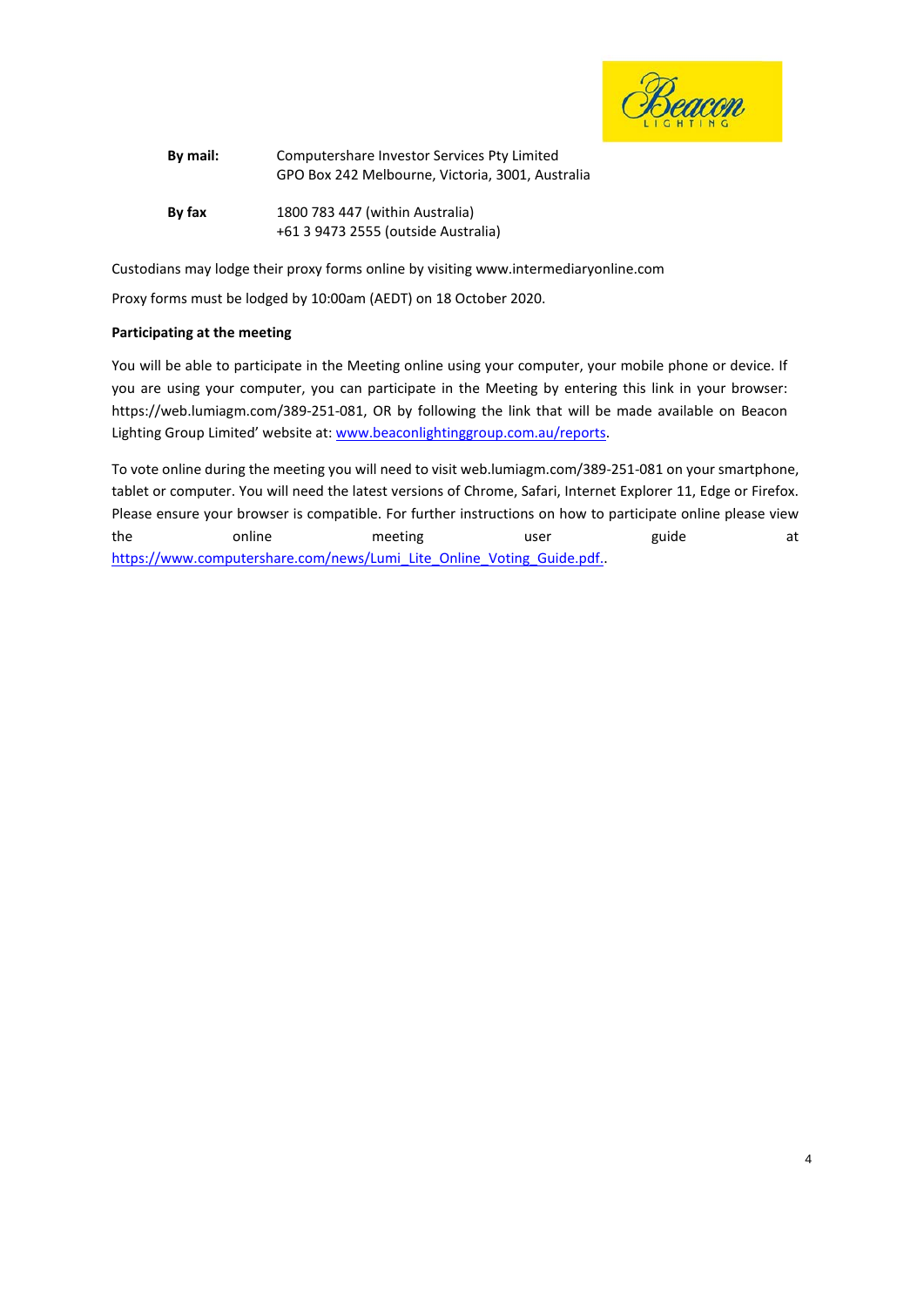

#### **Asking questions – before and at the meeting**

You can submit a question or comment prior to the Meeting at [www.investorvote.com.au, o](http://www.investorvote.com.au/)r by completing the shareholder question form and returning it with your proxy form. The shareholder question form can be downloaded from: [www.beaconlightinggroup.com.au/r](http://www.beaconlightinggroup.com.au/)eports. Written questions (including questions to the Auditor) should be submitted no later than the fifth business day before the Meeting, being 13 October 2020. Written questions to the Auditor should relate to the content of the Auditor's Report and the conduct of the Audit.

You may also ask your questions online during the Meeting via the virtual meeting at <https://us02web.zoom.us/j/85321368067?pwd=OUJQSzh4WWthUmRyQkF0L2V2cXNDdz09>

Meeting ID: 853 2136 8067 and Passcode: 055613.

The Chairman of the Meeting will endeavour to address as many of the relevant questions and comments as possible during the course of the Meeting. However, there may not be sufficient time available at the Meeting to address all of the questions and comments raised. Please note that individual responses will not be sent to Shareholders.

The Auditor will also be available at the Meeting.

#### **Voting at the meeting**

In accordance with the Determination, voting on all items of business will be conducted on a poll. You may vote at the Meeting in one of two ways:

- a) live and online during the Meeting by visiting: web.lumiagm.com/389-251-081 on your smartphone, tablet or computer); or
- b) in advance of the Meeting, by appointing a proxy as set out above.

The Chairman of the Meeting will open the poll during the Meeting and the poll will remain open until shortly prior to the close of the Meeting.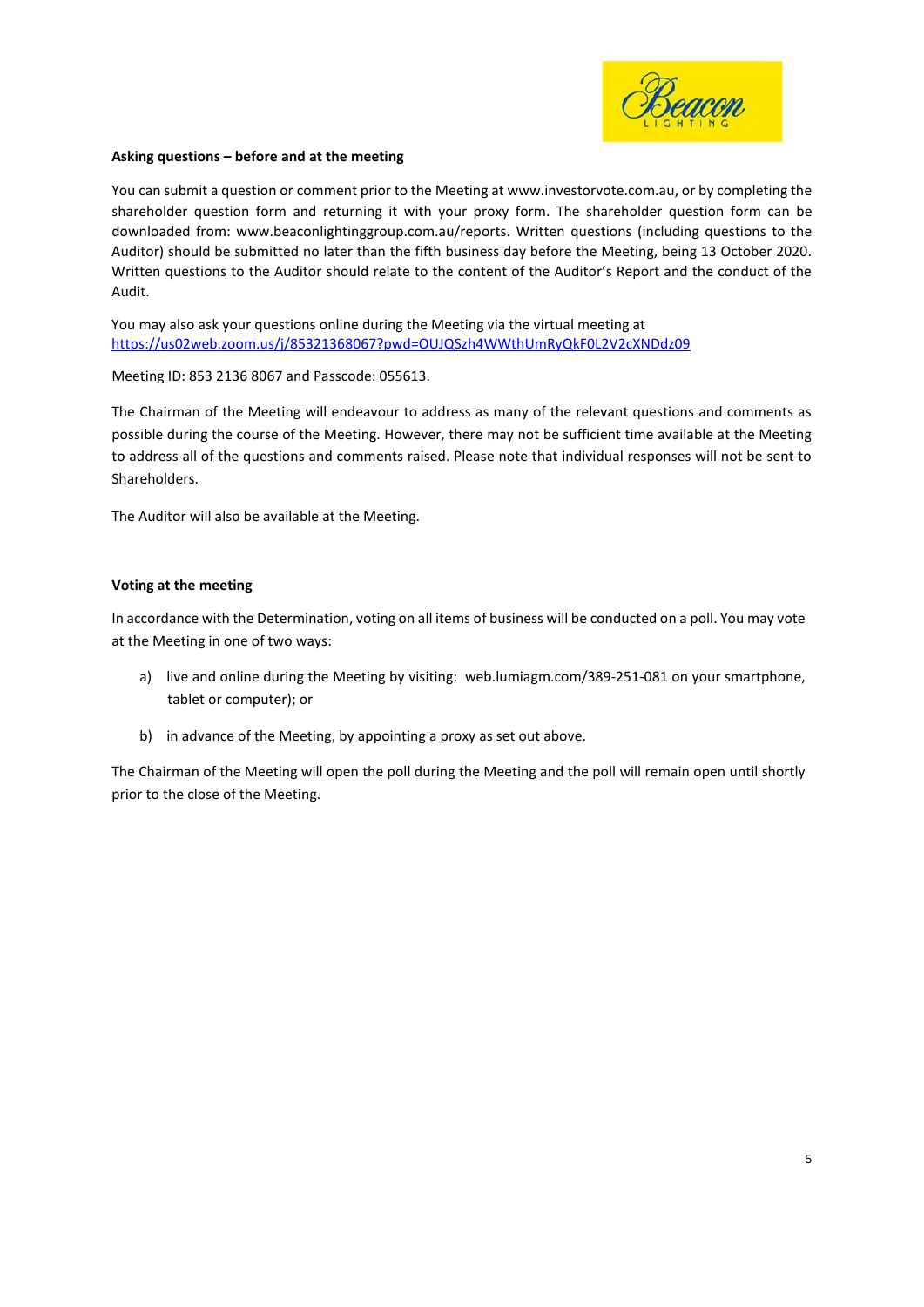

#### EXPLANATORY STATEMENT

#### **FINANCIAL STATEMENTS**

The Company's annual report for 2020 (which includes the financial report, the directors' report and the auditor's report, together called the "Reports") will be presented to the meeting. Shareholders can access a copy of the annual report on the Company's website at: www.beaconlightinggroup.com.au. As permitted by the Corporations Act, a printed copy of the annual report has been sent only to those Shareholders who have elected to receive a printed copy.

Shareholders will be given a reasonable opportunity to ask questions about, and make comments on the Reports, the audit and the management of the Company, as set out above. There is no formal resolution to be voted on in relation to this item of business. Similarly, you will have a reasonable opportunity at the meeting to ask PricewaterhouseCoopers, the Company's auditor, questions about their audit report. Alternatively you can submit written questions about the audit report, as set out above.

#### **RESOLUTION 1: RE-ELECTION OF IAN ROBINSON AS A DIRECTOR**

Ian Robinson is being considered for re-election as a Director.

Ian purchased the first Beacon Lighting store in 1975. Over the subsequent 45 years his role has grown from management of the first store to CEO. He assumed his current position in July 2013 when he relinquished the role of CEO. He continues to be actively involved in the management and operation of the Company on a day to day basis.

Ian is a director of the Lighting Council of Australia and a director of the Large Format Retailers Association.

The Directors (other than Ian Robinson) unanimously recommend that Shareholders vote in favour of the Resolution.

#### **RESOLUTION 2: ADOPTION OF REMUNERATION REPORT**

Directors of listed entities such as the Company are required to provide detailed disclosures of director and senior executive remuneration in their directors' reports. These disclosures are set out in the Remuneration Report (which forms part of the Directors' report) and were included in the 2020 annual report.

The Remuneration Report includes:

- details of the remuneration provided to the non executive Directors and Key Management Personnel for the year ended 28 June 2020;
- discussion of the Board's policy in relation to the nature and level of remuneration of the Directors, Managing Director and Key Management Personnel; and
- discussion of the relationship between the Board's remuneration policy and the Company's financial performance.

A vote on this Resolution must not be cast (in any capacity) by or on behalf of the following persons:

a member of the Key Management Personnel; or

a Closely Related Party of such a member.

However, a person described above may cast a vote on this Resolution if, broadly:

- the person does so as a proxy that specifies how the proxy is to vote on the resolution; or
	- the person is the Chair and has been appointed as a proxy (expressly or by default):
		- o without being directed how to vote on the resolution; and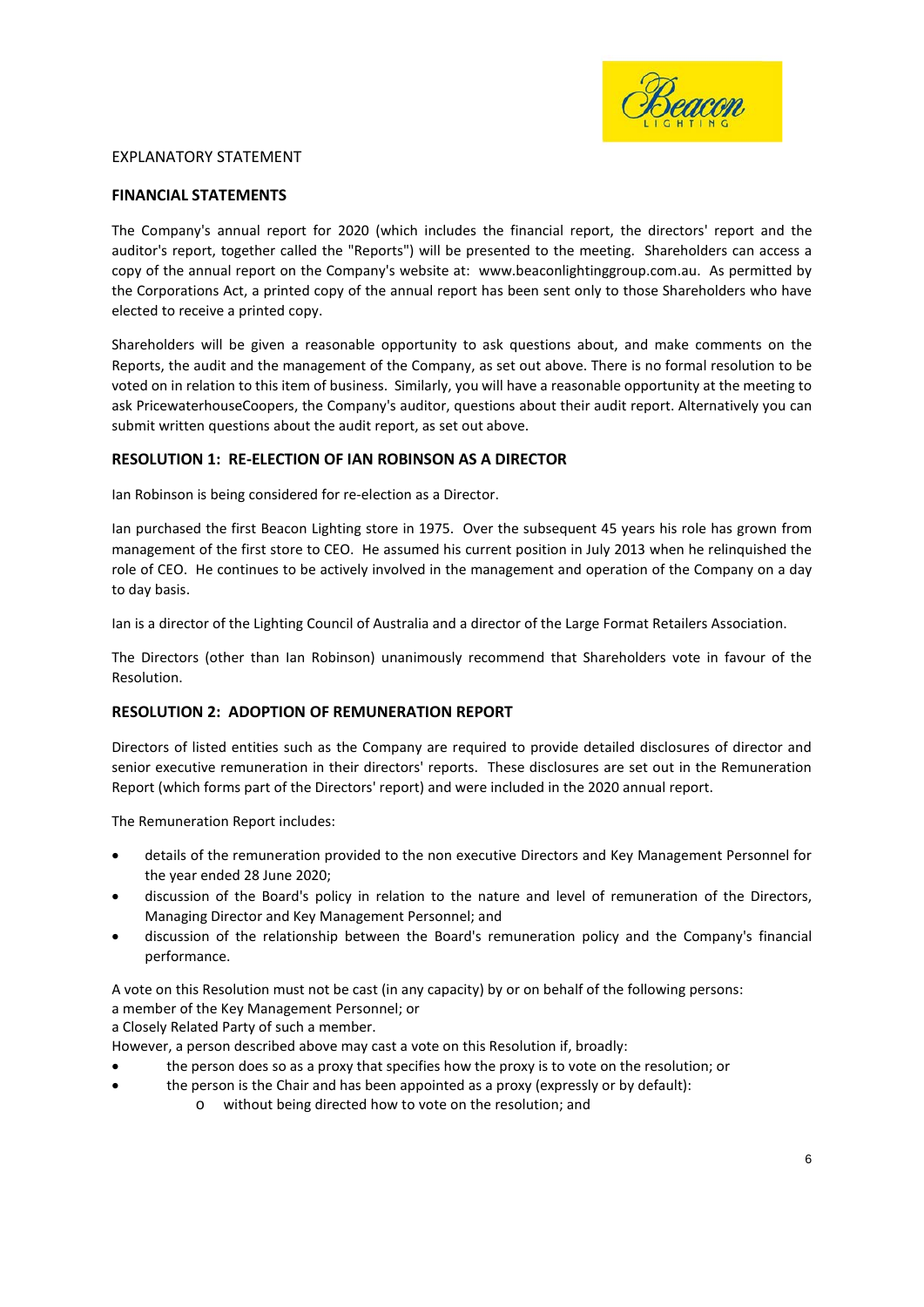

- o with express authorisation to exercise the proxy even if the resolution is connected directly or indirectly with the remuneration of a member of the Key Management Personnel; and
- in either case, the vote is not cast on behalf of a person described above.

The Directors unanimously recommend that Shareholders vote in favour of the Resolution.

#### **RESOLUTION 3: GLEN ROBINSON PERFORMANCE RIGHTS ISSUE**

Shareholder approval is required for the proposed issue of Performance Rights (Rights) to the Chief Executive Officer Glen Robinson under ASX Listing Rule 10.14.1 as a consequence of him also being a Director. The ASX Listing Rules requires that such approval is sought for an issue to a Director even where (as is the case here) the basis of the issue is the same as for other executives, the issue is consistent with the Company's remuneration policy, and details of the issue have previously been announced on the ASX public announcements platform.

It is proposed to issue 99,074 Rights to Chief Executive Officer Glen Robinson. These relate to the 2020 financial year, one third of which vest on issue, one third of which vest on 20 August 2021 and one third of which vest on 20 August 2022 if employed by the group at that time. The Rights have a zero exercise price. The Rights can be settled by cash, by shares issued or a combination of both, at the Directors then discretion.

The purpose of the Rights issue is to further align the interests of Mr Robinson with those of shareholders, and this is considered to be an appropriate form of incentive to balance the cash remuneration which Mr Robinson receives. The Rights are issued in accordance with the Performance Rights Plan (Plan), the rules of which are available at:

http://www.beaconlightinggroup.com.au/media/pdfwidget/BLX - Performance Rights Plan Rules June 2018.pdf

In summary, the Beacon Lighting Group Performance Rights plan provides a mechanism to attract and reward eligible employees of the Company. The Board has discretion to grant Rights on terms subject to compliance with any applicable regulatory requirements. Performance Rights may be issued subject to vesting conditions. Rights may be cash settled if the Board determines. Generally, the Rights may not be transferred or incumbent. No loan is provided by the Company in relation to the plan.

Mr Robinson is eligible to participate in the Plan subject to the achievement of group financial performance targets. The Rights provide him with the opportunity to obtain cash or shares subject to meeting the relevant conditions for vesting including remaining an employee of the group at the vesting time. The grants are assessed by discretionary factors including, the group's net profit after tax result performance compared to budget, performance in his particular areas of responsibility and demonstrating group cultural values and behaviours. These are considered to be appropriate performance measures as they align the group's remuneration philosophy with creating value as it is within the scope of influence of participants.

Using a market share price of \$1.35 per share as at 20 August 2020, the Rights have an aggregate value of approximately \$134,017. In the event that Mr Robinson leaves the group prior to the vesting date the Rights would ordinarily lapse.

Mr Robinson received total remuneration of approximately \$519,000 for the FY2020 year. He has an interest in 122,609,997 shares which relates to the combined holdings of the Robinson family members. He has previously been issued 81,740 shares at nil consideration under the terms of the Company's incentive plan and 105,422 Rights at nil consideration of which all have since vested. Mr Robinson is the only Director who is entitled to participate in the Plan, and he is the only Director who has received equity incentives since the Company listed on ASX in 2014.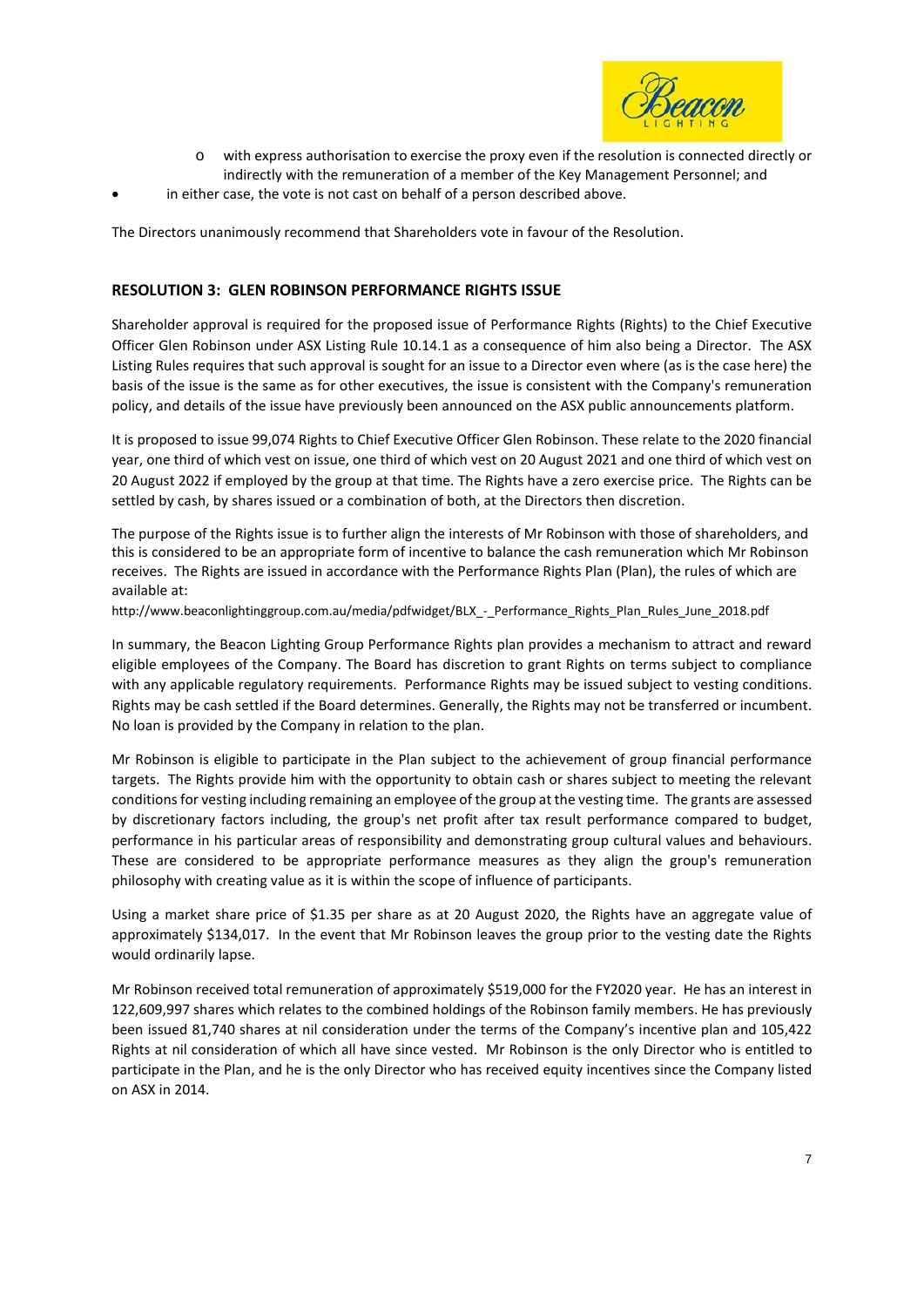

The Company will issue the Rights promptly if shareholder approval is granted and in any event no later than 1 month after the date of the meeting. If shareholder approval is not granted, the Rights will not be issued.

Details of any securities issued under the Plan will be published in the annual report of the Company relating to the period in which they were issued, along with a statement along with a statement that approval for the issue was obtained under Listing Rule 10.14.

Any additional persons covered by Listing Rule 10.14 who become entitled to participate in an issue of securities under the Plan after this resolution is approved and who are not named in this Notice of Meeting and Explanatory Statement will not participate until approval is obtained under that rule.

#### **Voting Exclusions**

The Company will disregard any votes cast in favour of each of the resolutions by or on behalf of:

- Glen Robinson;
- an associate of Glen Robinson; or
- a person referred to in ASX Listing Rule 10.14.1, 10.14.2 or 10.14.3 who is eligible to participate in the Plan or an associate of that person or those persons

However, this does not apply to a vote cast in favour of the resolution by:

- a person as a proxy or attorney for a person who is entitled to vote on the resolution, in accordance with directions given to the proxy or attorney to vote on the resolution in that way; or
- the chair of the meeting as proxy or attorney for a person who is entitled to vote on the resolution, in accordance with a direction given to the chair to vote on the resolution as the chair decides; or
- a holder acting solely in a nominee, trustee, custodial or other fiduciary capacity on behalf of a beneficiary provided the following conditions are met:
	- o the beneficiary provides written confirmation to the holder that the beneficiary is not excluded from voting, and is not an associate of a person excluded from voting, on the resolution; and
	- o the holder votes on the resolution in accordance with directions given by the beneficiary to the holder to vote in that way.

A vote on this Resolution must not be cast (in any capacity) by or on behalf of the following persons:

- a member of the Key Management Personnel; or
- a Closely Related Party of such a member.

However, a person described above may cast a vote on this Resolution if, broadly:

- the person does so as a proxy that specifies how the proxy is to vote on the resolution; or
- the person is the Chair and has been appointed as a proxy (expressly or by default):
	- o without being directed how to vote on the resolution; and
	- o with express authorisation to exercise the proxy even if the resolution is connected directly or indirectly with the remuneration of a member of the Key Management Personnel; and
- in either case, the vote is not cast on behalf of a person described above.

The Directors (other than Glen Robinson) unanimously recommend that Shareholders vote in favour of the Resolution.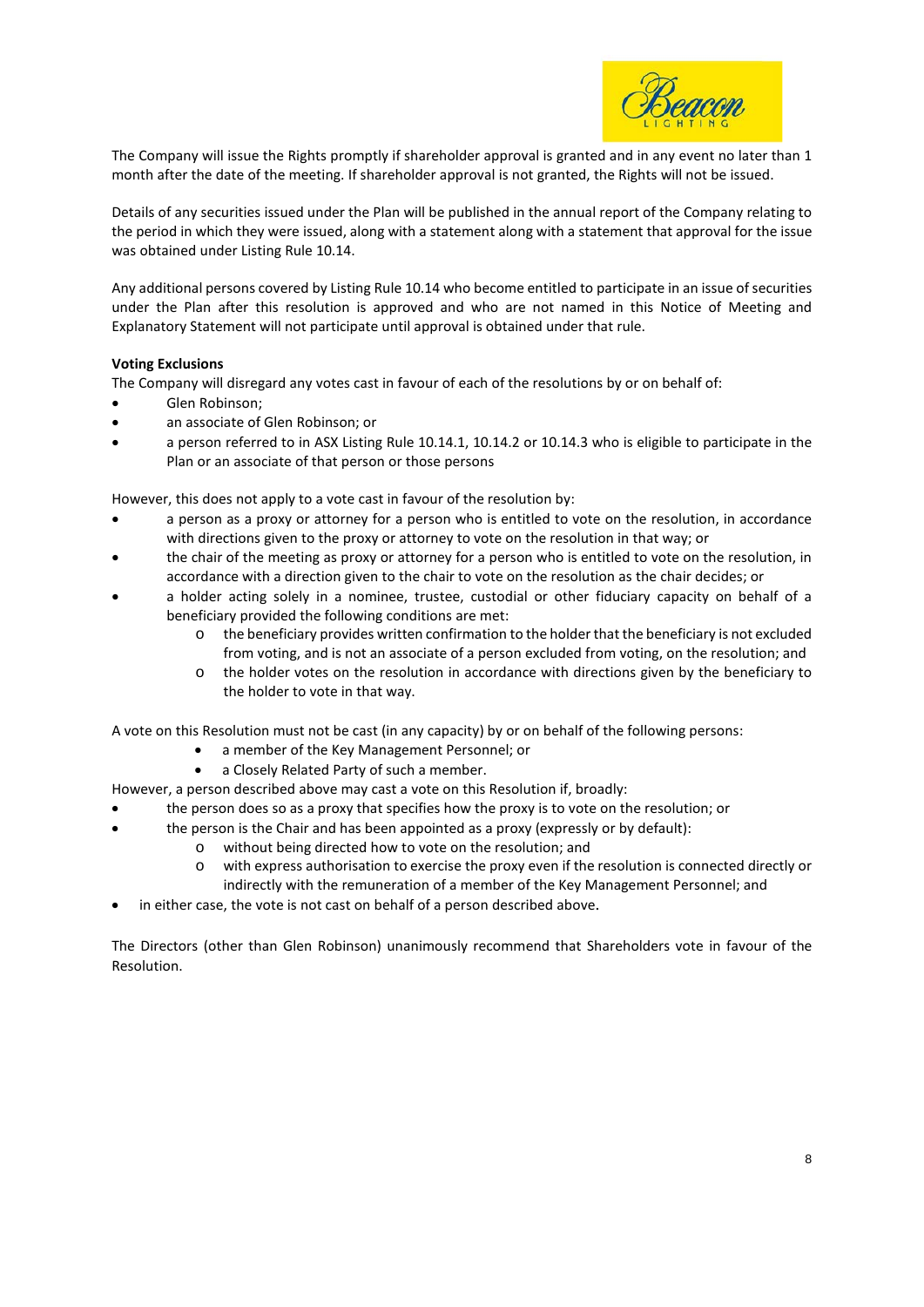

#### **Defined Terms**

In this Explanatory Statement, unless the context otherwise requires:

**Annual General Meeting** or **AGM** means the general meeting to be held as set out in the Notice of Meeting.

**Board** or **Board of Directors** means the board of Directors of the Company.

**Closely Related Party** means, as defined in the Corporations Act, a closely related party of a member of the Key Management Personnel being:

- (a) a spouse or child of the member; or
- (b) a child of the member's spouse; or
- (c) a dependant of the member or of the member's spouse; or
- (d) anyone else who is one of the member's family and may be expected to influence the member, or be influenced by the member, in the member's dealings with the entity; or
- (e) a company the member controls; or
- (f) a person prescribed by the Corporations Regulations 2001 (Cth).

**Company** means Beacon Lighting Group Limited.

**Constitution** means the constitution of the Company.

**Director** means a director of the Company.

**Key Management Personnel** are those people described as Key Management Personnel in the Company's Remuneration Report and includes all directors.

**Lumi AGM app** means the application Shareholders can use to participate in the Meeting using their mobile phone or device.

**Notice of Meeting** or **Notice** means the notice of meeting for the Annual General Meeting which accompanies this Explanatory Statement.

**Share** means a fully paid ordinary share in the Company.

**Shareholder** means a holder of Shares.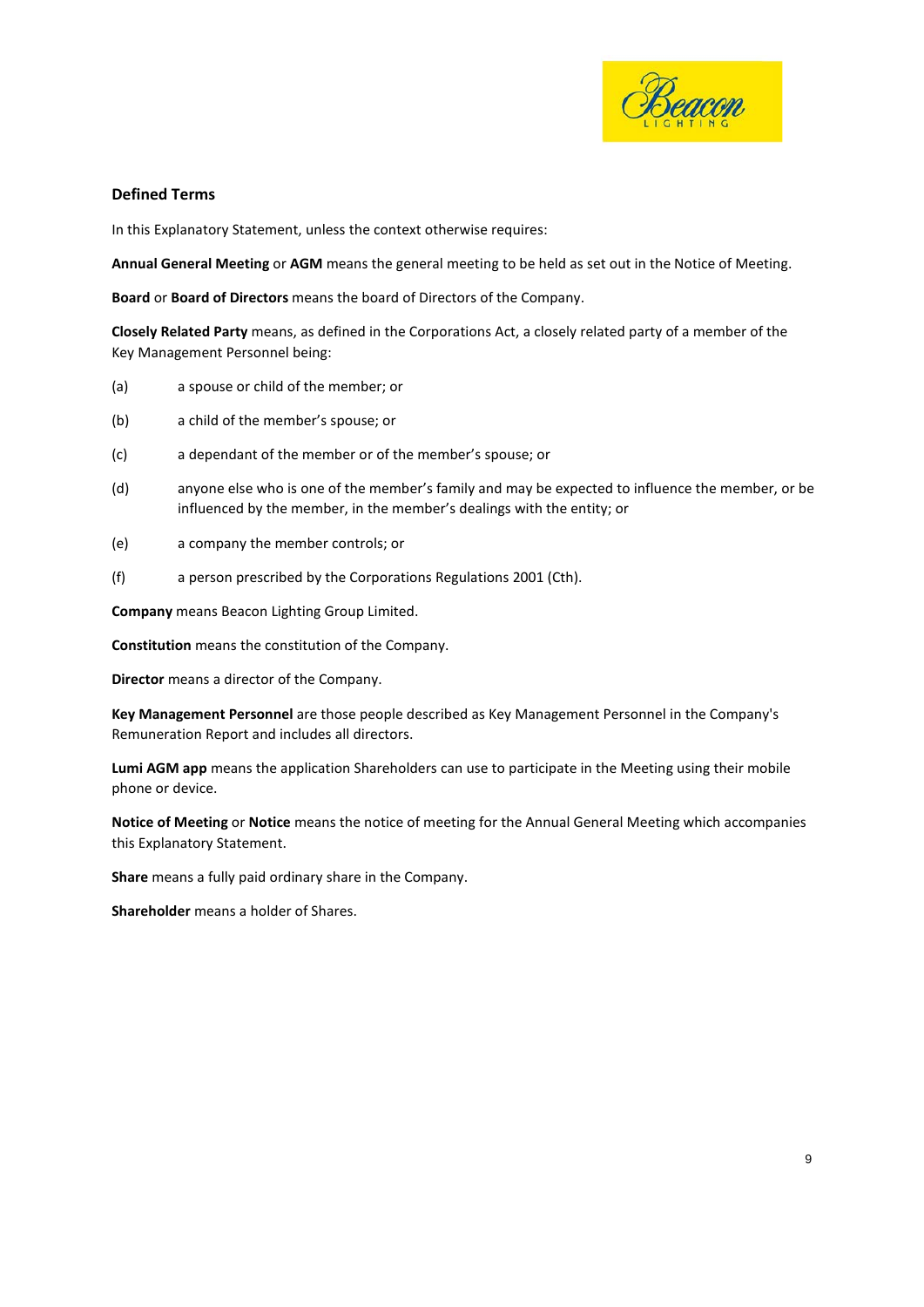| PHICHII,<br>1.1 G H T I N G |  |
|-----------------------------|--|
| live brighter               |  |
|                             |  |

ACN 164 122 785

\* S0000112<br>S0000112<br>S0000112

# **Need assistance?**

**Phone:**

**Online:**



1300 850 505 (within Australia) +61 3 9415 4000 (outside Australia)

www.investorcentre.com/contact



## **YOUR VOTE IS IMPORTANT**

For your proxy appointment to be effective it must be received by **10:00am (AEDT) Sunday 18th October 2020.**

# **Proxy Form**

### **How to Vote on Items of Business Lodge your Proxy Form:**

All your securities will be voted in accordance with your directions.

#### **APPOINTMENT OF PROXY**

**Voting 100% of your holding:** Direct your proxy how to vote by marking one of the boxes opposite each item of business. If you do not mark a box your proxy may vote or abstain as they choose (to the extent permitted by law). If you mark more than one box on an item your vote will be invalid on that item.

**Voting a portion of your holding:** Indicate a portion of your voting rights by inserting the percentage or number of securities you wish to vote in the For, Against or Abstain box or boxes. The sum of the votes cast must not exceed your voting entitlement or 100%.

**Appointing a second proxy:** You are entitled to appoint up to two proxies to attend the meeting and vote on a poll. If you appoint two proxies you must specify the percentage of votes or number of securities for each proxy, otherwise each proxy may exercise half of the votes. When appointing a second proxy write both names and the percentage of votes or number of securities for each in Step 1 overleaf.

**A proxy need not be a securityholder of the Company.**

#### **SIGNING INSTRUCTIONS FOR POSTAL FORMS**

**Individual:** Where the holding is in one name, the securityholder must sign.

**Joint Holding:** Where the holding is in more than one name, all of the securityholders should sign.

**Power of Attorney:** If you have not already lodged the Power of Attorney with the registry, please attach a certified photocopy of the Power of Attorney to this form when you return it.

**Companies:** Where the company has a Sole Director who is also the Sole Company Secretary, this form must be signed by that person. If the company (pursuant to section 204A of the Corporations Act 2001) does not have a Company Secretary, a Sole Director can also sign alone. Otherwise this form must be signed by a Director jointly with either another Director or a Company Secretary. Please sign in the appropriate place to indicate the office held. Delete titles as applicable.

#### **PARTICIPATING IN THE MEETING**

#### **Corporate Representative**

If a representative of a corporate securityholder or proxy is to participate in the meeting you will need to provide the appropriate "Appointment of Corporate Representative" prior to admission. A form may be obtained from Computershare or online at www.investorcentre.com under the help tab, "Printable Forms".

**Online:**

Use your computer or smartphone to appoint your proxy and vote at www.investorvote.com.au or scan your personalised QR code below using your smartphone.

Your secure access information is



**SRN/HIN: I9999999999 Control Number: 999999 PIN: 99999**

**XX**

For Intermediary Online subscribers (custodians) go to www.intermediaryonline.com

**By Mail:**

Computershare Investor Services Pty Limited GPO Box 242 Melbourne VIC 3001 Australia

**By Fax:**

1800 783 447 within Australia or +61 3 9473 2555 outside Australia



**PLEASE NOTE:** For security reasons it is important that you keep your SRN/HIN confidential.